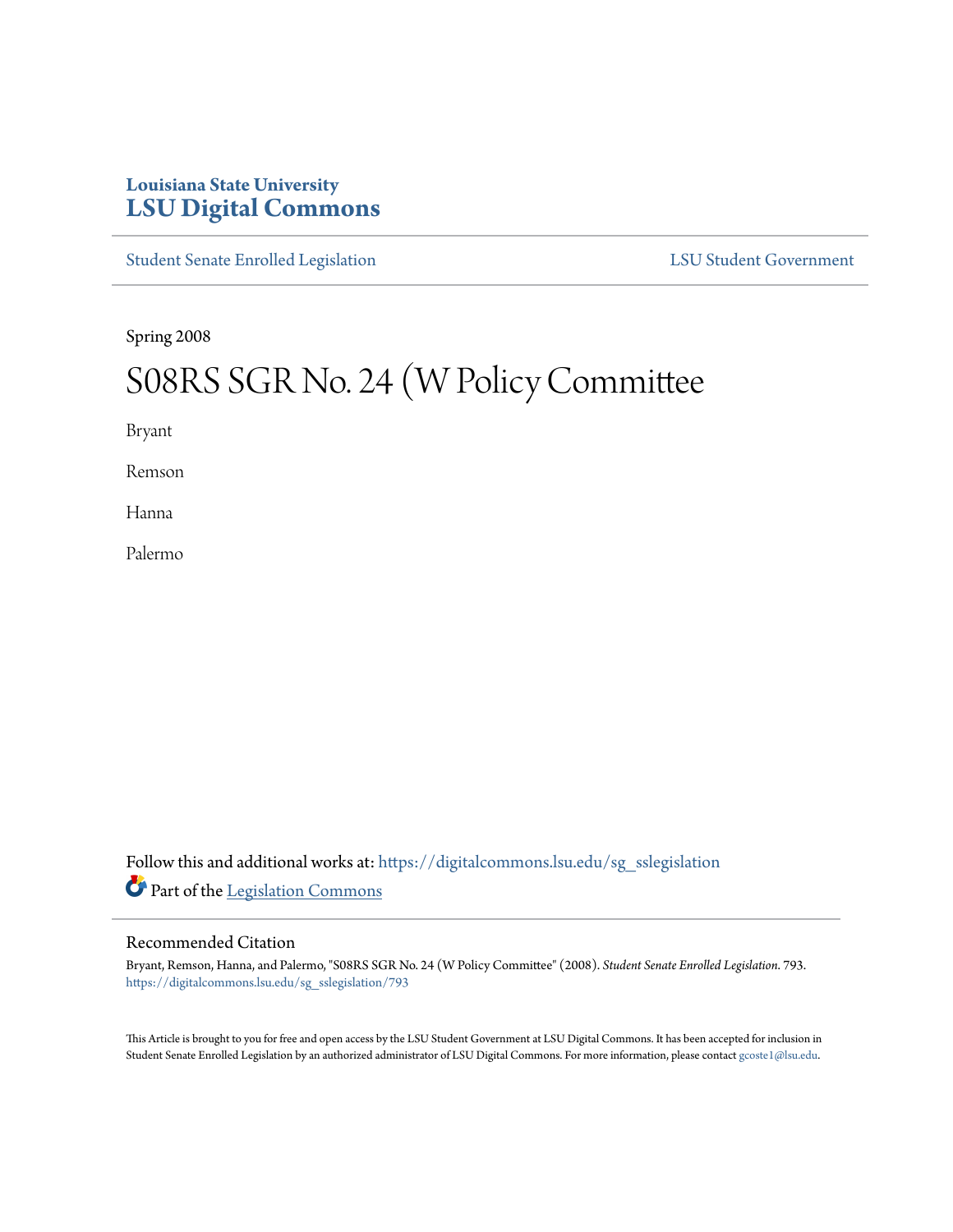[LOUISIANA STATE UNIVERSITY]

## **STUDENT SENATE S08RS SGR NO. 24 BY: SENATORS BRYANT, REMSON, HANNA, AND PALERMO**

### **A RESOLUTION**

#### **TO URGE AND REQUEST THE CREATION OF A COMMITTEE IN REGARD TO THE NEWLY-ESTABLISHED "W" POLICY**

- **PARAGRAPH 1:** WHEREAS, THIS COMMITTEE WOULD MEET TO RESEARCH THE EFFECTIVENESS OF THE "W" POLICY THAT IS CURRENTLY IMPLEMENTED ON THE STUDENT BODY ; AND,
- **PARAGRAPH 2:** WHEREAS, THIS COMMITTEE WILL CONDUCT VALID RESEARCH BY PROVIDING THE FIRST ANALYSIS IN REGARDS TO THE CURRENT POLICY; AND,
- **PARAGRAPH 3:** WHEREAS, UPON RECOMMENDATION OF THE STUDENT SENATE, THIS COMMITTEE WOULD CONSIST OF PROVOST ASTRID MERGET, VICE CHANCELLOR FOR STUDENT LIFE AND ACADEMIC SERVICES, TWO FACULTY SENATORS, TWO STAFF SENATORS, THE DIRECTOR OF ACADEMICS, STUDENT GOVERNMENT EXECUTIVE, CHAIR OF THE AAA COMMITTEE OF THE STUDENT SENATE, TWO OTHER STUDENT SENATORS VOTED ON BY THE STUDENT SENATE AND THREE STUDENTS APPOINTED BY THE SG PRESIDENT AND APPROVED BY THE STUDENT SENATE; AND
- **PARAGRAPH 4:** WHEREAS, ALL OTHER FACULTY MEMBERS AND STUDENTS OF LOUISIANA STATE UNIVERSITY COULD SERVE AS EX-OFFICIO MEMBERS OF THIS COMMITTEE.
- **PARAGRAPH 5:** THEREFORE, BE IT RESOLVED THAT THE STUDENT GOVERNMENT OF LOUISIANA STATE UNIVERSITY AGRICULTURAL AND MECHANICAL COLLEGE CREATES THIS COMMITTEE TO REVIEW THE CONCERNS THAT MANY STUDENTS FACE REGARDING THE CURRENT 'W' POLICY THAT TOOK EFFECT IN THE SPRING 2006 SEMESTER; AND
- **PARAGRAPH 6:** BE IT FURTHER RESOLVED THAT A SUITABLE COPY OF THIS RESOLUTION BE PRESENTED TO CHANCELLOR WILLIAM JENKINS, PROVOST ASTRID MERGET, INTERIM VICE CHANCELLOR FOR STUDENT LIFE AND ACADEMIC SERVICES ERIC MONDAY, AND THE FACULTY SENATE PRESIDENT UPON ITS APPROVAL BY THE LSU STUDENT GOVERNMENT STUDENT SENATE.
- **PARAGRAPH 7:** THIS RESOLUTION SHALL TAKE EFFECT UPON PASSAGE BY A MAJORITY (1/2) VOTE OF THE LSU STUDENT SENATE AND SIGNATURE BY THE PRESIDENT; UPON LAPSE OF TIME FOR PRESIDENTIAL ACTION; OR IF VETOED BY THE PRESIDENT AND SUBSEQUENTLY APPROVED BY THE SENATE.